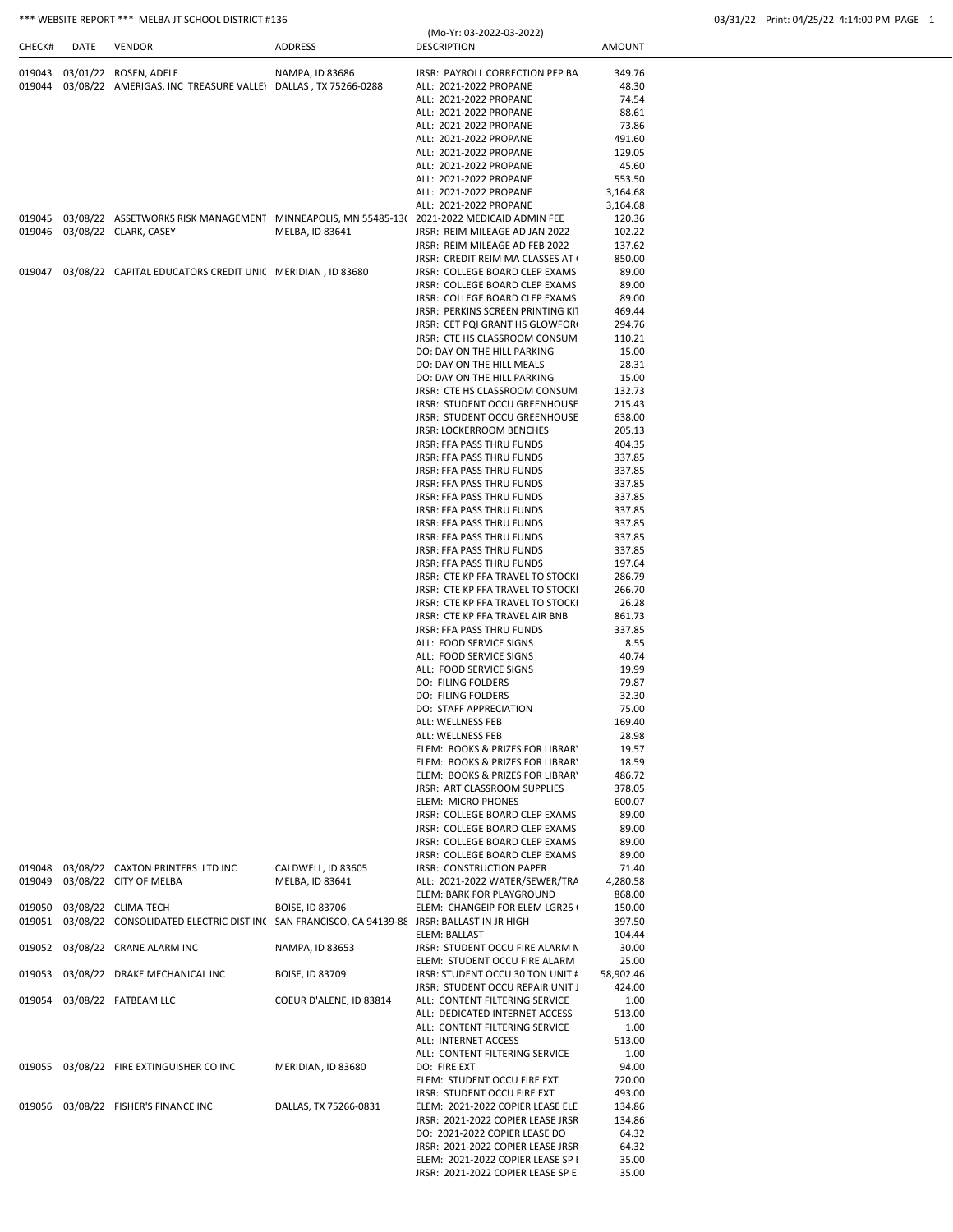# \*\*\* WEBSITE REPORT \*\*\* MELBA JT SCHOOL DISTRICT #136

| 03/31/22 Print: 04/25/22 4:14:00 PM PAGE 2 |  |  |
|--------------------------------------------|--|--|
|                                            |  |  |

| CHECK#           | DATE                      | <b>VENDOR</b>                                                              | <b>ADDRESS</b>                                | (Mo-Yr: 03-2022-03-2022)<br><b>DESCRIPTION</b>                       | <b>AMOUNT</b>      |
|------------------|---------------------------|----------------------------------------------------------------------------|-----------------------------------------------|----------------------------------------------------------------------|--------------------|
|                  |                           |                                                                            |                                               |                                                                      |                    |
| 019057           |                           | 03/08/22 FRANZ FAMILY BAKERIES INC                                         | LOS ANGELES, CA 90074-2654 ALL: FOOD PURCHASE |                                                                      | 180.02             |
|                  |                           |                                                                            |                                               | ALL: FOOD PURCHASE                                                   | 107.74             |
|                  |                           |                                                                            |                                               | ALL: FOOD PURCHASE                                                   | 155.12             |
| 019058           |                           | 03/08/22 GEM STATE PAPER INC - FOOD                                        | TWIN FALLS, ID 83303-0469                     | ALL: FOOD PURCHASE<br>ALL: FOOD PURCHASE                             | 261.71             |
|                  |                           |                                                                            |                                               | ALL: FOOD PURCHASE                                                   | 202.18<br>535.00   |
| 019059           |                           | 03/08/22 GRASMICK PRODUCE CO INC                                           | BOISE, ID 83711                               | ***VOID***                                                           | 0.00               |
| 019060           |                           | 03/08/22 IASBO INC                                                         | JEROME, ID 83338                              | DO: CH IASBO SPRING CONF MARCH                                       | 175.00             |
|                  |                           |                                                                            |                                               | DO: JE IASBO SPRING CONF MARCH                                       | 175.00             |
|                  |                           |                                                                            |                                               | DO: MV IASBO SPRING CONF MARCI                                       | 175.00             |
| 019061           |                           | 03/08/22 IDAHO DIGITAL LEARNING ACADEI BOISE, ID 83707                     |                                               | ALL: 2021-2022 OCCUPATIONAL THI                                      | 105.00             |
| 019062           | 03/08/22 ISBA INC         |                                                                            | BOISE, ID 83702                               | DO: RS NEW BOARD MEMBER PACK                                         | 200.00             |
| 019063<br>019064 |                           | 03/08/22 KENNEDY KRYSTINA<br>03/08/22 KUNA LUMBER INC                      | MELBA, ID 83641<br>KUNA, ID 83634             | ELEM: REIM PRESCHOOL SNACKS<br>JRSR: BASEBALL FIELD                  | 68.21<br>119.34    |
| 019065           |                           | 03/08/22 MEADOW GOLD DAIRIES INC                                           | PASADENA, CA 91110-2833                       | ALL: FOOD PURCHASE                                                   | 717.50             |
|                  |                           |                                                                            |                                               | ALL: FOOD PURCHASE                                                   | 2,401.93           |
| 019066           |                           | 03/08/22 MELBA JR/SR HIGH SCHOOL                                           | $\pmb{\cdot}$                                 | JRSR: CTE ML SLC HOTEL                                               | 278.00             |
|                  |                           |                                                                            |                                               | JRSR: CTE ML SLC REGISTRATION                                        | 55.00              |
| 019067           |                           | 03/08/22 MELBA JRSR HIGH ATHLETICS                                         | MELBA, ID 83641                               | <b>JRSR: JR HIGH GIRLS BB</b>                                        | 127.06             |
| 019068           |                           | 03/08/22 MINERT & ASSOCIATES                                               | MERIDIAN, ID 83680                            | ALL: 50% DOT DRUG TEST ONSITE FI                                     | 15.00              |
| 019069           |                           | 03/08/22 MOSYLE CORPORATION                                                |                                               | ALL: 50% DOT DRUG TEST<br>ALL: 5 LICENSES                            | 59.00<br>18.35     |
| 019070           |                           | 03/08/22 NAPA AUTO PARTS                                                   | WINTER PARK, FL 32790<br>CALDWELL, ID 83605   | ALL: REPAIR WIRING/LIGHTS WHITE                                      | 136.67             |
|                  |                           |                                                                            |                                               | ALL: REPAIR WIRING/LIGHTS WHITE                                      | 42.77              |
| 019071           |                           | 03/08/22 NEUMEYER MARY                                                     | EAGLE, ID 83616                               | ALL: 2021-2022 SCHOOL PSYHOLOG                                       | 4,810.25           |
| 019072           |                           | 03/08/22 GOOD SOURCE TOOLS FOR SCHOC EMMETT, ID 83617                      |                                               | ALL: FOOD PURCHASE                                                   | 6,789.79           |
|                  |                           |                                                                            |                                               | ALL: FOOD PURCHASE                                                   | 1,726.16           |
| 019073           |                           | 03/08/22 OFFICE DEPOT BUSINESS                                             | PHOENIX, AZ 85038-9248                        | ELEM: WHITE COPIER PAPER                                             | 165.80             |
|                  |                           |                                                                            |                                               | JRSR: 2021-2022 WHITE COPIER PAF                                     | 663.20             |
| 019074<br>019075 |                           | 03/08/22 CALDWELL PETERBUILT<br>03/08/22 PREVENTATIVE HEALTH               | SALTLAKE CITY, UT 84127<br>EAGLE, ID 83616    | 85% DEF FLUID<br>ALL: WELLNESS FAIR FLU VACCINE                      | 181.92<br>45.00    |
| 019076           |                           | 03/08/22 RACKSIMPLY                                                        | BOISE, ID 83703                               | ALL: CABLE                                                           | 212.44             |
|                  |                           |                                                                            |                                               | ALL: VOIP                                                            | 604.00             |
| 019077           |                           | 03/08/22 RIDDELL ALL AMERICAN INC                                          | Dallas, TX 75267-6256                         | JRSR: FB HELEMT RECONDITION                                          | 1,980.55           |
|                  |                           |                                                                            |                                               | JRSR: FB HELEMT RECONDITION                                          | 570.24             |
| 019078           |                           | 03/08/22 RISE EARLY INTERVENTION LLC                                       | MESA, AZ 85206                                | ALL: 2021-2022 SPEECH & LANG THI                                     | 6,223.75           |
|                  |                           |                                                                            |                                               | 2021-2022 BEHAVIOR INTERVENTIOI                                      | 10,134.51          |
| 019079           |                           | 03/08/22 RIVERSIDE INSIGHTS                                                | CHICAGO, IL 60674-5058                        | JRSR: WOODCOCK JOHNSON TEST R<br>JRSR: WOODCOCK JOHNSON STUDE        | 223.00<br>101.00   |
|                  |                           |                                                                            |                                               | JRSR: SHIPPING                                                       | 32.40              |
| 019080           |                           | 03/08/22 SHAMROCK FOODS COMPANY                                            | SEATTLE, WA 98124                             | ALL: FOOD PURCHASE                                                   | 795.24             |
|                  |                           |                                                                            |                                               | ALL: FOOD PURCHASE                                                   | 2,295.10           |
| 019081           |                           | 03/08/22 SMITHS LAWNMOWER SALES                                            | CALDWELL, ID 83605                            | <b>DO: SERVICE MOWERS</b>                                            | 1,949.55           |
|                  |                           |                                                                            |                                               | <b>DO: SERVICE MOWERS</b>                                            | 1,095.84           |
| 019082           |                           | 03/08/22 B.E. PUBLISHING                                                   | WARWICK, RI 02888                             | JRSR: CTE PQI GRANT ML SHIPPING                                      | 136.72             |
|                  |                           |                                                                            |                                               | JRSR: CTE PQI GRANT ML 10 TEEN A<br>JRSR: CTE PQI GRANT ML 10 FOOD 1 | 689.50<br>589.50   |
|                  |                           |                                                                            |                                               | JRSR: CTE PQI GRANT ML 10 HUB ST                                     | 329.50             |
|                  | 019083 03/08/22 BELL, ELI |                                                                            | MELBA, ID 83641                               | JRSR: MEAL REIM                                                      | 7.00               |
|                  |                           | 019084 03/08/22 UNITED OIL                                                 | CALDWELL, ID 83606-0160                       | ALL: DYED DIESEL                                                     | 2,362.92           |
|                  |                           |                                                                            |                                               | ALL: UNLEADED FUEL                                                   | 603.43             |
|                  |                           |                                                                            |                                               | ALL: UNLEADED FUEL                                                   | 306.50             |
|                  |                           |                                                                            |                                               | ALL: DYED DIESEL                                                     | 2,162.31           |
|                  |                           | 019085 03/08/22 VERIZON WIRELESS<br>019086 03/08/22 WAGONS HO OF IDAHO LLC | DALLAS, TX 75266-0108<br>CALDWELL, ID 83605   | ALL: 2021-2022 ADMIN CELL PHONE<br>ELEM: HANDS ON HISTORY LESSON     | 394.76<br>1,980.00 |
| 019087           |                           | 03/08/22 WEBSTER, MARION                                                   | MELBA, ID 83641                               | JRSR: MEAL REIM                                                      | 7.00               |
| 019088           |                           | 03/08/22 SYSCO USA INC                                                     | BOISE, ID 83717                               | ALL: FOOD PURCHASE                                                   | 1,267.51           |
|                  |                           |                                                                            |                                               | ALL: FOOD PURCHASE                                                   | 223.10             |
| 019089           |                           | 03/08/22 GEM STATE PAPER INC - MAINT                                       | TWIN FALLS, ID 83303-0469                     | ***VOID***                                                           | 0.00               |
| 019090           |                           | 03/08/22 GEM STATE PAPER INC - MAINT                                       | TWIN FALLS, ID 83303-0469                     | ELEM: VACUUM BRUSH AND BEARA                                         | 63.67              |
|                  |                           |                                                                            |                                               | JRSR: 8 CS HAND SOAP                                                 | 371.52             |
|                  |                           |                                                                            |                                               | JRSR: 5 CS TOILET PAPER<br>ELEM: 6 CS HAND SOAP                      | 199.35<br>278.64   |
|                  |                           |                                                                            |                                               | ELEM: 8 CS TOILET PAPER                                              | 318.96             |
|                  |                           |                                                                            |                                               | ELEM: 5 CS BROWN PAPER TOWELL                                        | 256.70             |
|                  |                           |                                                                            |                                               | JRSR: 1 CASE VACUUM BAGS                                             | 312.00             |
|                  |                           |                                                                            |                                               | JRSR: DISPENSERS                                                     | 77.42              |
|                  |                           |                                                                            |                                               | ELEM: 10 PK VACUUM BAGS<br>JRSR: 5 BOXES D BATTERIES                 | 128.10<br>71.75    |
|                  |                           |                                                                            |                                               | ELEM: 5 BOXES D BATTERIES                                            | 71.75              |
|                  |                           | 019091 03/08/22 GRASMICK PRODUCE CO INC                                    | BOISE, ID 83711                               | ALL: FOOD PURCHASE                                                   | 182.50             |
|                  |                           |                                                                            |                                               | ALL: FOOD PURCHASE                                                   | 729.98             |
|                  |                           |                                                                            |                                               | ALL: FOOD PURCHASE                                                   | 732.28             |
|                  |                           |                                                                            |                                               | ALL: FOOD PURCHASE                                                   | 79.50              |
|                  |                           | 019092 03/08/22 FISHER'S TECHNOLOGY                                        | BOISE, ID 83714                               | JRSR: 2021-2022 COPIES JRSR SP ED                                    | 14.53              |
|                  |                           |                                                                            |                                               | ELEM: 2021-2022 COPIES ELEM MAI<br>JRSR: 2021-2022 COPIES JRSR HIGH  | 195.24             |
|                  |                           |                                                                            |                                               | DO: 2021-2022 DO COPIES B & W                                        | 167.63<br>8.52     |
|                  |                           |                                                                            |                                               | DO: 2021-2022 DO COPIES COLOR                                        | 24.53              |
|                  |                           |                                                                            |                                               | JRSR: 2021-2022 COPIES JRSR HIGH                                     | 20.36              |
|                  |                           |                                                                            |                                               | JRSR: 2021-2022 COPIES JRSR HIGH                                     | 40.28              |
|                  |                           |                                                                            |                                               | ELEM: 2021-2022 COPIES ELEM SP E                                     | 0.84               |
|                  |                           |                                                                            |                                               | ELEM: 2021-2022 COPIES ELEM SP E                                     | 4.78               |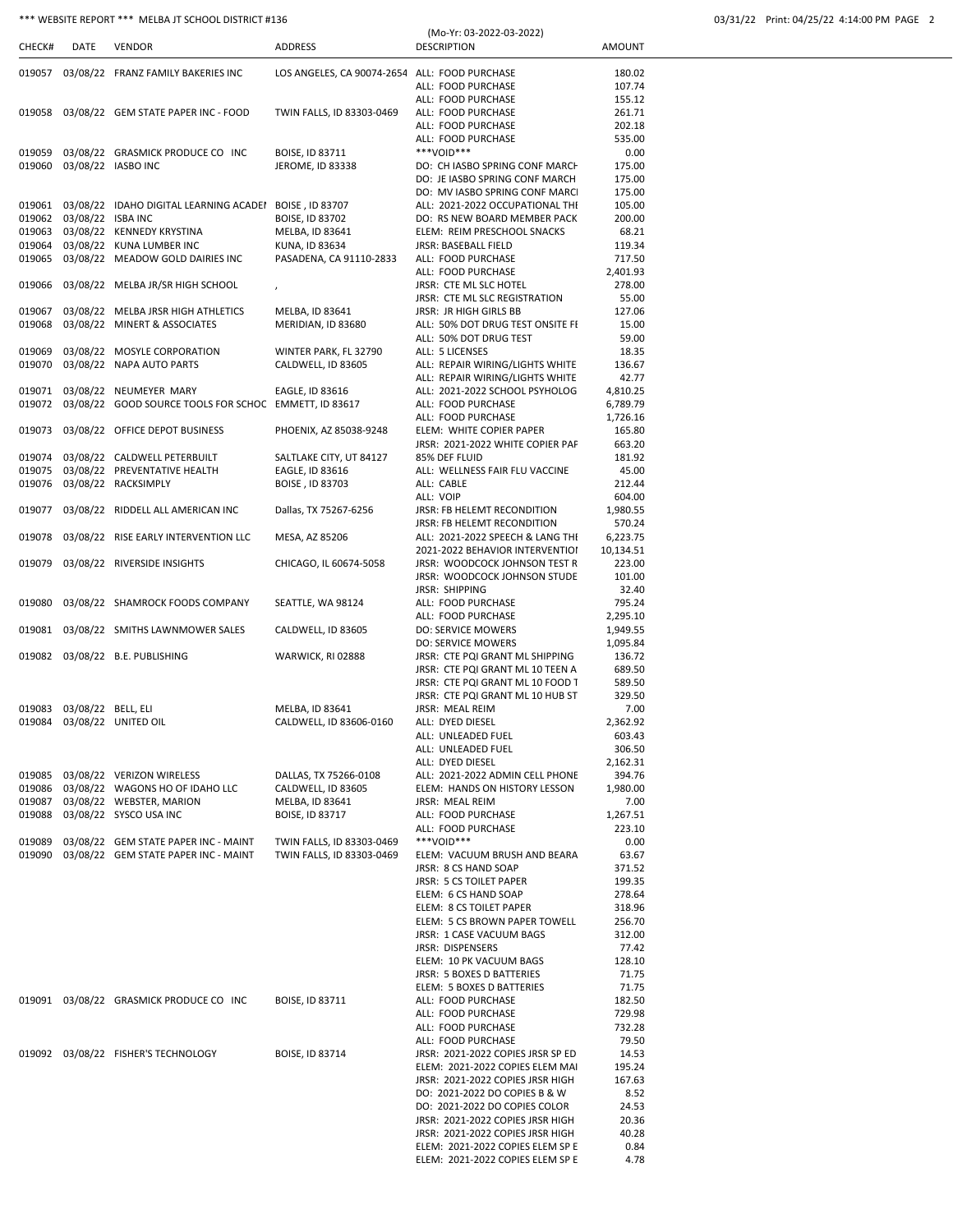# \*\*\* WEBSITE REPORT \*\*\* MELBA JT SCHOOL DISTRICT #136 03/31/22 Print: 04/25/22 4:14:00 PM PAGE 3

|        |                         |                                            |                                      | (Mo-Yr: 03-2022-03-2022)                                          |                       |  |
|--------|-------------------------|--------------------------------------------|--------------------------------------|-------------------------------------------------------------------|-----------------------|--|
| CHECK# | DATE                    | <b>VENDOR</b>                              | ADDRESS                              | <b>DESCRIPTION</b>                                                | AMOUNT                |  |
|        |                         |                                            |                                      |                                                                   |                       |  |
|        |                         | 019093 03/08/22 STATE OF IDAHO, DEPT H & W | BOISE, ID 83720-0036                 | ALL: 2021-2022 MEDICAID MATCH                                     | 2,438.13              |  |
|        |                         | 019094 03/08/22 OFFICE DEPOT BUSINESS      | PHOENIX, AZ 85038-9248               | ELEM: WHITE COPIER PAPER                                          | 331.60                |  |
|        | 019096 03/18/22 PAYROLL | 019095 03/08/22 U-PC WHOLESALE LLC         | SPOKANE, WA 99202<br>MELBA, ID 83641 | ALL: 300 MAXCASES CASE FOR LENC<br>SCHOOL ADMINISTRATOR - 032022  | 8,295.00<br>12,801.91 |  |
|        |                         |                                            |                                      | SCHOOL ADM SECRETARY - 032022                                     | 5,503.16              |  |
|        |                         |                                            |                                      | BUSINESS OPERATION - 032022                                       | 3,959.44              |  |
|        |                         |                                            |                                      | BUSINESS SECRETARY - 032022                                       | 2,716.50              |  |
|        |                         |                                            |                                      | BUILDING CARE SALARY - 032022                                     | 8,296.98              |  |
|        |                         |                                            |                                      | MAINTENANCE SALARY - 032022                                       | 4,393.78              |  |
|        |                         |                                            |                                      | MAINTENANCE HB743 - 032022                                        | 5,077.70              |  |
|        |                         |                                            |                                      | PUPIL TO SCHOOL - 032022                                          | 7,422.38              |  |
|        |                         |                                            |                                      | TRANSPORTATION SUPERVISO - 032<br>TRANSPORTATION TRAINER - 03202. | 491.13<br>491.13      |  |
|        |                         |                                            |                                      | TRANSPORTATION DISPATCHE - 032(                                   | 975.88                |  |
|        |                         |                                            |                                      | TRANSPORTATION TECHNICIA - 0320                                   | 3,110.52              |  |
|        |                         |                                            |                                      | TRANS ACTIVITY SALRY - 032022                                     | 169.58                |  |
|        |                         |                                            |                                      | DRIVER'S ED TEACHER - 032022                                      | 50.00                 |  |
|        |                         |                                            |                                      | VO ED AFNR - 032022                                               | 630.82                |  |
|        |                         |                                            |                                      | VO ED TEACHER ASS'T - 032022                                      | 238.75                |  |
|        |                         |                                            |                                      | VO ED HEALTH OCCUPATIONS - 0320                                   | 226.89                |  |
|        |                         |                                            |                                      | TITLE I EDUCAT ASST - 032022<br>TITLE IA ADMIN SALARY - 032022    | 4,746.88<br>557.91    |  |
|        |                         |                                            |                                      | TITLE I MIGRANT ED A - 032022                                     | 1,278.18              |  |
|        |                         |                                            |                                      | MIGRANT ADMIN. SALARIES - 03202                                   | 679.33                |  |
|        |                         |                                            |                                      | IDEA PART B SALARIES - 032022                                     | 500.00                |  |
|        |                         |                                            |                                      | IDEA PART B AIDE SALARIE - 032022                                 | 1,208.60              |  |
|        |                         |                                            |                                      | IDEA PRESCHOOL EA SALARY - 03202                                  | 703.51                |  |
|        |                         |                                            |                                      | MEDICAID CERTIFIED SALAR - 03202.                                 | 3,467.58              |  |
|        |                         |                                            |                                      | MEDICAID EA SALARIES - 032022                                     | 3,987.05              |  |
|        |                         |                                            |                                      | FOOD SERVICE SALARY - 032022                                      | 7,393.17              |  |
|        |                         |                                            |                                      | VO ED BUSINESS - 032022                                           | 226.89                |  |
|        |                         |                                            |                                      | ELEMENTARY TEACHER - 032022<br>IDAHO READING INITIA - 032022      | 77,063.88<br>2,958.33 |  |
|        |                         |                                            |                                      | ELEM ED ASSISTANT - 032022                                        | 484.09                |  |
|        |                         |                                            |                                      | LEP EDUCATIONAL ASST - 032022                                     | 444.22                |  |
|        |                         |                                            |                                      | MUSIC ELEMENTARY - 032022                                         | 4,043.83              |  |
|        |                         |                                            |                                      | IDAHO READING ED AST - 032022                                     | 1,015.31              |  |
|        |                         |                                            |                                      | ELEM SUBSTITUTES - 032022                                         | 1,270.00              |  |
|        |                         |                                            |                                      | SECONDARY TEACHER - 032022                                        | 94,752.40             |  |
|        |                         |                                            |                                      | MUSIC SECONDARY - 032022                                          | 3,697.91              |  |
|        |                         |                                            |                                      | HS SUBSTITUTES - 032022<br>EXCEPT. CHILD TEACHR - 032022          | 1,925.00<br>11,581.82 |  |
|        |                         |                                            |                                      | ADVISOR CERT - 032022                                             | 249.99                |  |
|        |                         |                                            |                                      | SPORTS JH - CERTIFIED - 032022                                    | 1,228.00              |  |
|        |                         |                                            |                                      | HC CERT SOFTBALL - 032022                                         | 593.17                |  |
|        |                         |                                            |                                      | SOFTBALL COACH - CERTIFI - 032022                                 | 247.17                |  |
|        |                         |                                            |                                      | FOOTBALL COACH - CERTIFI - 032022                                 | 258.40                |  |
|        |                         |                                            |                                      | ADVISOR CERT - 032022                                             | 2,186.99              |  |
|        |                         |                                            |                                      | TRACK COACH - CERTIFIED - 032022                                  | 444.84                |  |
|        |                         |                                            |                                      | HC CERT TRACK - 032022                                            | 593.17                |  |
|        |                         |                                            |                                      | INTERSCHOLASTIC - 032022<br>ADVISOR CLASSIFIED - 032022           | 500.00<br>250.00      |  |
|        |                         |                                            |                                      | AC CLASSIFIED - 032022                                            | 494.33                |  |
|        |                         |                                            |                                      | NURSING PROGRAM - 032022                                          | 2,064.43              |  |
|        |                         |                                            |                                      | GUIDANCE/HEALTH SLRY - 032022                                     | 4,342.25              |  |
|        |                         |                                            |                                      | COLLEGE & CAREER ADVISIN - 03202                                  | 1,170.83              |  |
|        |                         |                                            |                                      | INSTRUCT IMPROVE AID - 032022                                     | 827.01                |  |
|        |                         |                                            |                                      | MEDIA EDUCAT ASST - 032022                                        | 1,690.30              |  |
|        |                         |                                            |                                      | TECHNOLOGY DIRECTOR - 032022                                      | 4,027.28              |  |
|        |                         |                                            |                                      | TECHNOLOGY ASSISTANT - 032022                                     | 3,166.66              |  |
|        |                         |                                            |                                      | BOARD CLERK - 032022<br>DIST. ADMINISTRATOR - 032022              | 90.78<br>8,154.16     |  |
|        |                         |                                            |                                      | DIST ADMIN SECRETARY - 032022                                     | 1,505.36              |  |
|        |                         | 019097 03/18/22 PACIFIC SOURCE COBRA       | SPRINGFIELD, OR 97475                | Ins: COBRA - 032022                                               | 1.72                  |  |
|        |                         |                                            |                                      | Ins: COBRA - 032022                                               | 22.44                 |  |
|        |                         |                                            |                                      | Ins: COBRA - 032022                                               | 0.78                  |  |
|        |                         |                                            |                                      | Ins: COBRA - 032022                                               | 1.00                  |  |
|        |                         |                                            |                                      | Ins: COBRA - 032022                                               | 2.88                  |  |
|        |                         |                                            |                                      | Ins: COBRA - 032022                                               | 1.25                  |  |
|        |                         |                                            |                                      | Ins: COBRA - 032022<br>Ins: COBRA - 032022                        | 0.96<br>0.23          |  |
|        |                         |                                            |                                      | Ins: COBRA - 032022                                               | 1.00                  |  |
|        |                         |                                            |                                      | Ins: COBRA - 032022                                               | 1.00                  |  |
|        |                         |                                            |                                      | Ins: COBRA - 032022                                               | 1.50                  |  |
|        |                         |                                            |                                      | Ins: COBRA - 032022                                               | 3.88                  |  |
|        |                         |                                            |                                      | Ins: COBRA - 032022                                               | 2.00                  |  |
|        |                         |                                            |                                      | Ins: COBRA - 032022                                               | 1.05                  |  |
|        |                         |                                            |                                      | Ins: COBRA - 032022                                               | 2.28                  |  |
|        |                         |                                            |                                      | Ins: COBRA - 032022<br>Ins: COBRA - 032022                        | 1.50<br>1.50          |  |
|        |                         |                                            |                                      | Ins: COBRA - 032022                                               | 1.68                  |  |
|        |                         |                                            |                                      | Ins: COBRA - 032022                                               | 0.76                  |  |
|        |                         |                                            |                                      | Ins: COBRA - 032022                                               | 2.67                  |  |
|        |                         |                                            |                                      | Ins: COBRA - 032022                                               | 0.01                  |  |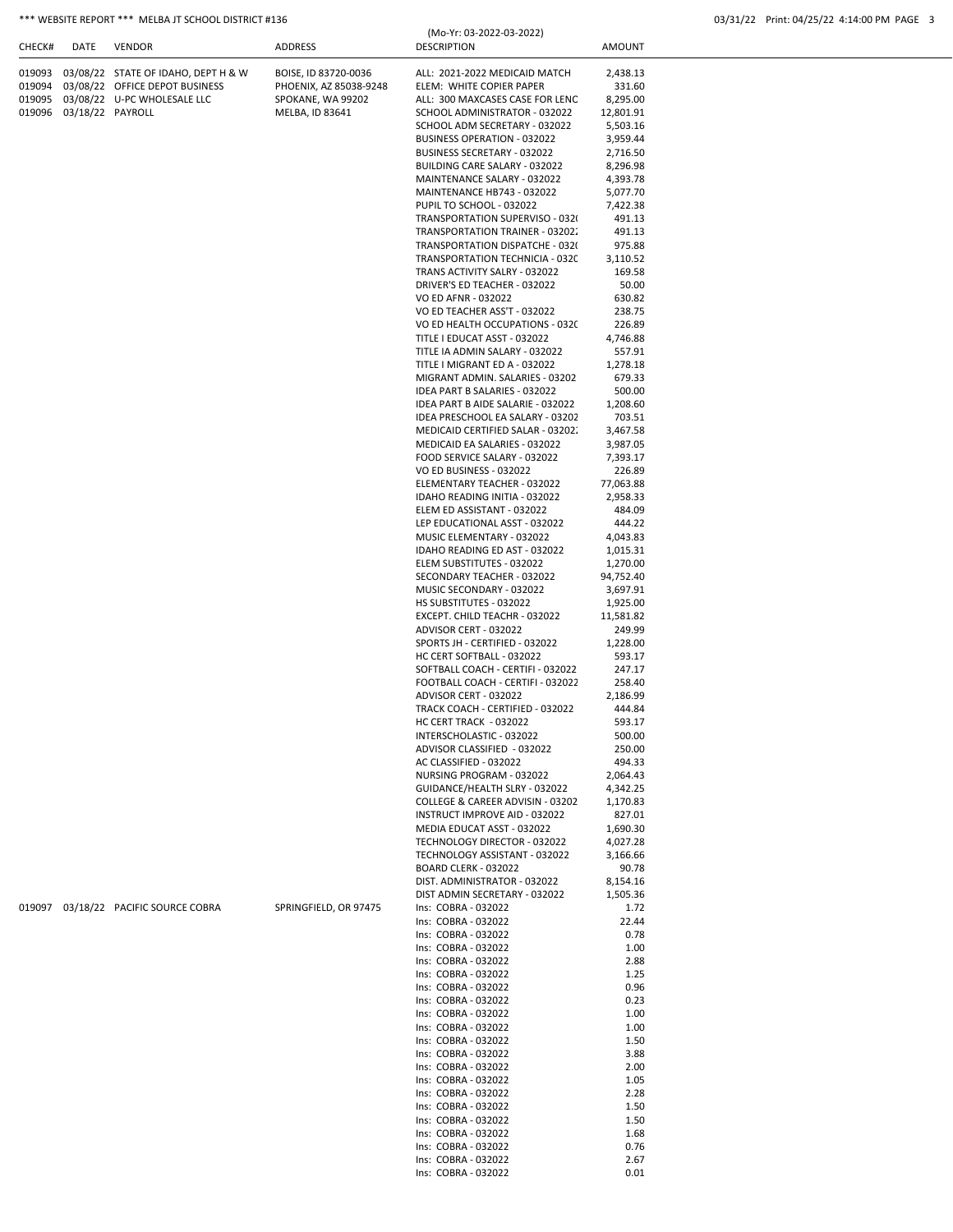## \*\*\* WEBSITE REPORT \*\*\* MELBA JT SCHOOL DISTRICT #136 03/31/22 Print: 04/25/22 4:14:00 PM PAGE 4

| CHECK# | DATE | <b>VENDOR</b>                        | ADDRESS                    | <b>DESCRIPTION</b>                                   | AMOUNT          |  |
|--------|------|--------------------------------------|----------------------------|------------------------------------------------------|-----------------|--|
|        |      |                                      |                            | Ins: COBRA - 032022                                  | 0.05            |  |
|        |      |                                      |                            | Ins: COBRA - 032022                                  | 0.04            |  |
|        |      |                                      |                            | Ins: COBRA - 032022                                  | 0.05            |  |
|        |      |                                      |                            | Ins: COBRA - 032022                                  | 0.13            |  |
|        |      |                                      |                            | Ins: COBRA - 032022                                  | 2.46            |  |
|        |      |                                      |                            | Ins: COBRA - 032022                                  | 0.32            |  |
|        |      |                                      |                            | Ins: COBRA - 032022                                  | 1.36            |  |
|        |      |                                      |                            | Ins: COBRA - 032022<br>Ins: COBRA - 032022           | 0.07<br>1.72    |  |
|        |      |                                      |                            | Ins: COBRA - 032022                                  | 2.00            |  |
|        |      |                                      |                            | Ins: COBRA - 032022                                  | 0.37            |  |
|        |      |                                      |                            | Ins: COBRA - 032022                                  | 19.34           |  |
|        |      | 019098 03/18/22 Met Life Ins: Dental | Kansas City, MO 64180-4466 | Ins: Dental - 032022                                 | 8.04            |  |
|        |      |                                      |                            | Ins: Dental - 032022                                 | 646.79          |  |
|        |      |                                      |                            | Ins: Dental - 032022                                 | 12.47           |  |
|        |      |                                      |                            | Ins: Dental - 032022<br>Ins: Dental - 032022         | 24.06<br>447.10 |  |
|        |      |                                      |                            | Ins: Dental - 032022                                 | 26.17           |  |
|        |      |                                      |                            | Ins: Dental - 032022                                 | 66.96           |  |
|        |      |                                      |                            | Ins: Dental - 032022                                 | 32.21           |  |
|        |      |                                      |                            | Ins: Dental - 032022                                 | 7.63            |  |
|        |      |                                      |                            | Ins: Dental - 032022                                 | 33.48           |  |
|        |      |                                      |                            | Ins: Dental - 032022                                 | 33.48           |  |
|        |      |                                      |                            | Ins: Dental - 032022<br>Ins: Dental - 032022         | 50.22<br>40.73  |  |
|        |      |                                      |                            | Ins: Dental - 032022                                 | 66.96           |  |
|        |      |                                      |                            | Ins: Dental - 032022                                 | 16.74           |  |
|        |      |                                      |                            | Ins: Dental - 032022                                 | 33.48           |  |
|        |      |                                      |                            | Ins: Dental - 032022                                 | 50.22           |  |
|        |      |                                      |                            | Ins: Dental - 032022                                 | 50.22           |  |
|        |      |                                      |                            | Ins: Dental - 032022                                 | 25.44           |  |
|        |      |                                      |                            | Ins: Dental - 032022<br>Ins: Dental - 032022         | 55.93<br>0.39   |  |
|        |      |                                      |                            | Ins: Dental - 032022                                 | 48.97           |  |
|        |      |                                      |                            | Ins: Dental - 032022                                 | 7.23            |  |
|        |      |                                      |                            | Ins: Dental - 032022                                 | 42.17           |  |
|        |      |                                      |                            | Ins: Dental - 032022                                 | 2.34            |  |
|        |      |                                      |                            | Ins: Dental - 032022                                 | 33.48           |  |
| 019099 |      | 03/18/22 Met Life Ins: Vision        | Kansas City, MO 64180-4466 | Ins: Dental - 032022<br>Ins: Vision - 032022         | 11.97<br>24.69  |  |
|        |      |                                      |                            | Ins: Vision - 032022                                 | 123.01          |  |
|        |      |                                      |                            | Ins: Vision - 032022                                 | 2.37            |  |
|        |      |                                      |                            | Ins: Vision - 032022                                 | 12.72           |  |
|        |      |                                      |                            | Ins: Vision - 032022                                 | 6.68            |  |
|        |      |                                      |                            | Ins: Vision - 032022                                 | 14.50           |  |
|        |      |                                      |                            | Ins: Vision - 032022                                 | 9.54            |  |
|        |      |                                      |                            | Ins: Vision - 032022<br>Ins: Vision - 032022         | 9.54<br>10.67   |  |
|        |      |                                      |                            | Ins: Vision - 032022                                 | 10.93           |  |
|        |      |                                      |                            | Ins: Vision - 032022                                 | 6.36            |  |
|        |      |                                      |                            | Ins: Vision - 032022                                 | 4.83            |  |
|        |      |                                      |                            | Ins: Vision - 032022                                 | 16.98           |  |
|        |      |                                      |                            | Ins: Vision - 032022                                 | 0.07            |  |
|        |      |                                      |                            | Ins: Vision - 032022                                 | 0.31            |  |
|        |      |                                      |                            | Ins: Vision - 032022<br>Ins: Vision - 032022         | 0.28<br>0.32    |  |
|        |      |                                      |                            | Ins: Vision - 032022                                 | 0.86            |  |
|        |      |                                      |                            | Ins: Vision - 032022                                 | 15.67           |  |
|        |      |                                      |                            | Ins: Vision - 032022                                 | 2.00            |  |
|        |      |                                      |                            | Ins: Vision - 032022                                 | 8.64            |  |
|        |      |                                      |                            | Ins: Vision - 032022                                 | 0.45            |  |
|        |      |                                      |                            | Ins: Vision - 032022<br>Ins: Vision - 032022         | 10.94<br>18.31  |  |
|        |      |                                      |                            | Ins: Vision - 032022                                 | 7.86            |  |
|        |      |                                      |                            | Ins: Vision - 032022                                 | 6.12            |  |
|        |      |                                      |                            | Ins: Vision - 032022                                 | 1.45            |  |
|        |      |                                      |                            | Ins: Vision - 032022                                 | 6.36            |  |
|        |      |                                      |                            | Ins: Vision - 032022                                 | 6.36            |  |
|        |      |                                      |                            | Ins: Vision - 032022                                 | 9.54            |  |
|        |      |                                      |                            | Ins: Vision - 032022<br>Ins: Vision - 032022         | 4.97<br>142.75  |  |
| 019100 |      | 03/18/22 Met Life Ins: Group Life    | Kansas City, MO 64180-4466 | Ins: Group Life - 032022                             | 6.64            |  |
|        |      |                                      |                            | Ins: Group Life - 032022                             | 0.34            |  |
|        |      |                                      |                            | Ins: Group Life - 032022                             | 8.39            |  |
|        |      |                                      |                            | Ins: Group Life - 032022                             | 9.76            |  |
|        |      |                                      |                            | Ins: Group Life - 032022                             | 94.37           |  |
|        |      |                                      |                            | Ins: Group Life - 032022<br>Ins: Group Life - 032022 | 1.82<br>8.39    |  |
|        |      |                                      |                            | Ins: Group Life - 032022                             | 109.52          |  |
|        |      |                                      |                            | Ins: Group Life - 032022                             | 3.81            |  |
|        |      |                                      |                            | Ins: Group Life - 032022                             | 4.88            |  |
|        |      |                                      |                            | Ins: Group Life - 032022                             | 14.05           |  |
|        |      |                                      |                            | Ins: Group Life - 032022                             | 6.03            |  |
|        |      |                                      |                            | Ins: Group Life - 032022                             | 4.70            |  |

(Mo-Yr: 03-2022-03-2022)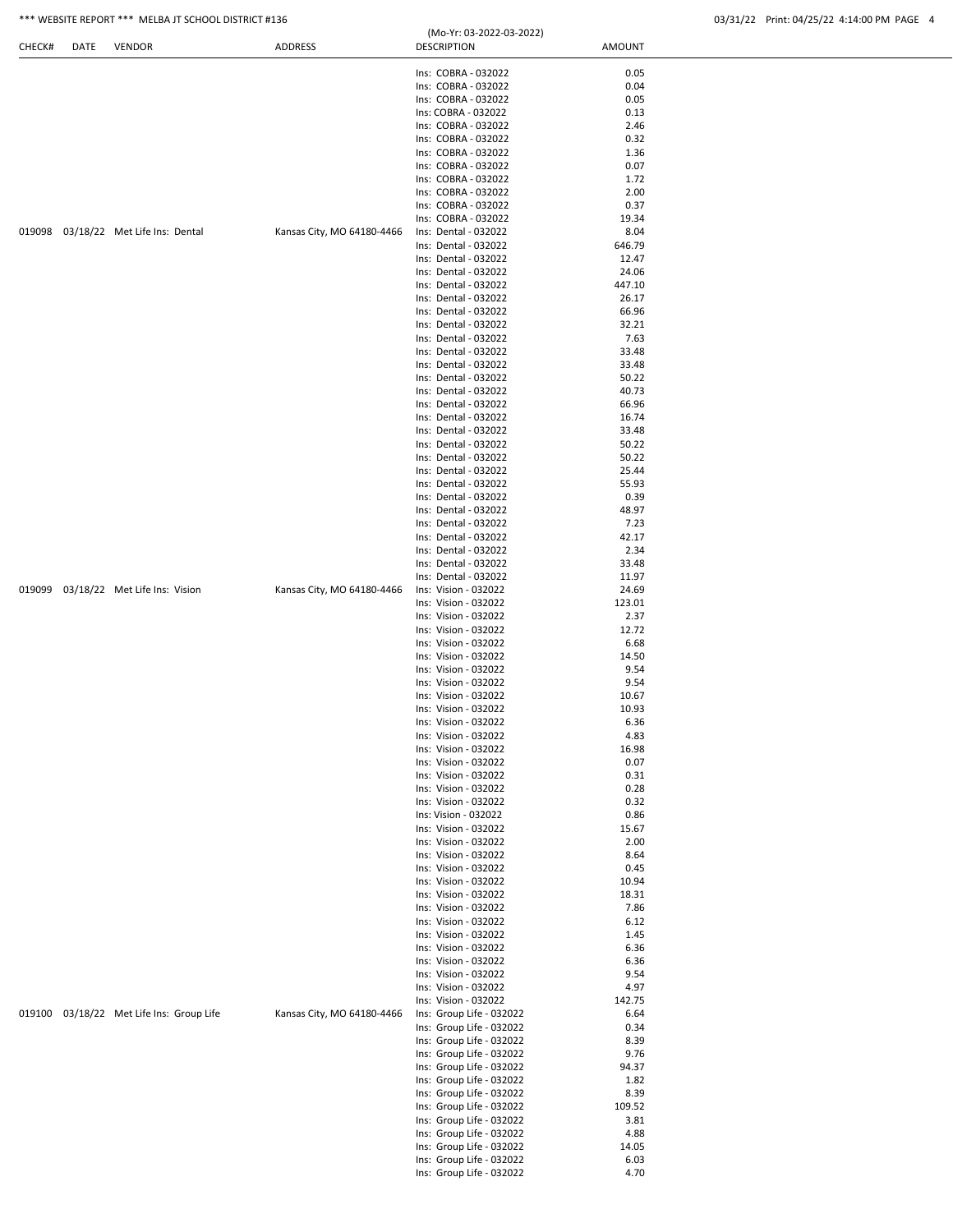# \*\*\* WEBSITE REPORT \*\*\* MELBA JT SCHOOL DISTRICT #136 03/31/22 Print: 04/25/22 4:14:00 PM PAGE 5

|  | 03/31/22 Print: 04/25/22 4:14:00 PM PAGE 5 |  |
|--|--------------------------------------------|--|
|  |                                            |  |

| CHECK# | DATE                  | <b>VENDOR</b>                               | <b>ADDRESS</b>             | (Mo-Yr: 03-2022-03-2022)<br><b>DESCRIPTION</b>               | <b>AMOUNT</b>    |  |
|--------|-----------------------|---------------------------------------------|----------------------------|--------------------------------------------------------------|------------------|--|
|        |                       |                                             |                            | Ins: Group Life - 032022                                     | 1.11             |  |
|        |                       |                                             |                            | Ins: Group Life - 032022                                     | 4.88             |  |
|        |                       |                                             |                            | Ins: Group Life - 032022                                     | 4.88             |  |
|        |                       |                                             |                            | Ins: Group Life - 032022                                     | 4.88             |  |
|        |                       |                                             |                            | Ins: Group Life - 032022                                     | 2.44             |  |
|        |                       |                                             |                            | Ins: Group Life - 032022                                     | 18.95            |  |
|        |                       |                                             |                            | Ins: Group Life - 032022                                     | 5.13             |  |
|        |                       |                                             |                            | Ins: Group Life - 032022                                     | 11.13            |  |
|        |                       |                                             |                            | Ins: Group Life - 032022                                     | 7.32             |  |
|        |                       |                                             |                            | Ins: Group Life - 032022                                     | 5.61             |  |
|        |                       |                                             |                            | Ins: Group Life - 032022                                     | 3.17             |  |
|        |                       |                                             |                            | Ins: Group Life - 032022                                     | 3.31             |  |
|        |                       |                                             |                            | Ins: Group Life - 032022                                     | 3.71             |  |
|        |                       |                                             |                            | Ins: Group Life - 032022                                     | 13.03            |  |
|        |                       |                                             |                            | Ins: Group Life - 032022                                     | 0.06             |  |
|        |                       |                                             |                            | Ins: Group Life - 032022                                     | 0.24             |  |
|        |                       |                                             |                            | Ins: Group Life - 032022                                     | 0.21             |  |
|        |                       |                                             |                            | Ins: Group Life - 032022                                     | 0.25             |  |
|        |                       |                                             |                            | Ins: Group Life - 032022                                     | 0.66             |  |
|        |                       |                                             |                            | Ins: Group Life - 032022                                     | 0.49             |  |
|        |                       |                                             |                            | Ins: Group Life - 032022                                     | 11.53            |  |
|        |                       |                                             |                            | Ins: Group Life - 032022                                     | 1.53             |  |
|        |                       | 019101 03/18/22 Met Life Ins: Long Term Dis | Kansas City, MO 64180-4466 | Ins: Long Term Dis - 032022<br>Ins: Long Term Dis - 032022   | 5.65<br>191.89   |  |
|        |                       |                                             |                            |                                                              |                  |  |
|        |                       |                                             |                            | Ins: Long Term Dis - 032022<br>Ins: Long Term Dis - 032022   | 6.01<br>8.41     |  |
|        |                       |                                             |                            | Ins: Long Term Dis - 032022                                  | 22.50            |  |
|        |                       |                                             |                            | Ins: Long Term Dis - 032022                                  | 7.48             |  |
|        |                       |                                             |                            | Ins: Long Term Dis - 032022                                  | 2.22             |  |
|        |                       |                                             |                            | Ins: Long Term Dis - 032022                                  | 7.36             |  |
|        |                       |                                             |                            | Ins: Long Term Dis - 032022                                  | 2.33             |  |
|        |                       |                                             |                            | Ins: Long Term Dis - 032022                                  | 20.09            |  |
|        |                       |                                             |                            | Ins: Long Term Dis - 032022                                  | 33.69            |  |
|        |                       |                                             |                            | Ins: Long Term Dis - 032022                                  | 14.82            |  |
|        |                       |                                             |                            | Ins: Long Term Dis - 032022                                  | 8.09             |  |
|        |                       |                                             |                            | Ins: Long Term Dis - 032022                                  | 9.30             |  |
|        |                       |                                             |                            | Ins: Long Term Dis - 032022                                  | 9.15             |  |
|        |                       |                                             |                            | Ins: Long Term Dis - 032022                                  | 10.84            |  |
|        |                       |                                             |                            | Ins: Long Term Dis - 032022                                  | 9.27             |  |
|        |                       |                                             |                            | Ins: Long Term Dis - 032022                                  | 6.47             |  |
|        |                       |                                             |                            | Ins: Long Term Dis - 032022                                  | 7.21             |  |
|        |                       |                                             |                            | Ins: Long Term Dis - 032022                                  | 17.18            |  |
|        |                       |                                             |                            | Ins: Long Term Dis - 032022                                  | 0.10             |  |
|        |                       |                                             |                            | Ins: Long Term Dis - 032022                                  | 0.43             |  |
|        |                       |                                             |                            | Ins: Long Term Dis - 032022                                  | 0.40             |  |
|        |                       |                                             |                            | Ins: Long Term Dis - 032022                                  | 0.44             |  |
|        |                       |                                             |                            | Ins: Long Term Dis - 032022                                  | 1.16             |  |
|        |                       |                                             |                            | Ins: Long Term Dis - 032022                                  | 6.92             |  |
|        |                       |                                             |                            | Ins: Long Term Dis - 032022                                  | 1.92             |  |
|        |                       |                                             |                            | Ins: Long Term Dis - 032022                                  | 5.55             |  |
|        |                       |                                             |                            | Ins: Long Term Dis - 032022                                  | 0.26             |  |
|        |                       |                                             |                            | Ins: Long Term Dis - 032022                                  | 6.61             |  |
|        |                       |                                             |                            | Ins: Long Term Dis - 032022                                  | 9.81             |  |
|        |                       |                                             |                            | Ins: Long Term Dis - 032022                                  | 0.91             |  |
|        |                       |                                             |                            | Ins: Long Term Dis - 032022                                  | 160.18           |  |
|        |                       | 019102 03/18/22 PACIFIC SOURCE FSA          | SPRINGFIELD, OR 97475-0100 | FSA Participant Fee - 032022                                 | 25.56            |  |
|        |                       |                                             |                            | FSA Participant Fee - 032022                                 | 3.52             |  |
|        |                       |                                             |                            | FSA Participant Fee - 032022                                 | 8.46             |  |
|        |                       |                                             |                            | FSA Participant Fee - 032022                                 | 4.33             |  |
|        |                       |                                             |                            | FSA Participant Fee - 032022                                 | 0.17             |  |
|        |                       |                                             |                            | FSA Participant Fee - 032022<br>FSA Participant Fee - 032022 | 6.04<br>2.48     |  |
|        |                       |                                             |                            | FSA Participant Fee - 032022                                 | 1.26             |  |
|        |                       |                                             |                            | FSA Participant Fee - 032022                                 | 0.05             |  |
|        |                       |                                             |                            | FSA Participant Fee - 032022                                 | 0.19             |  |
|        |                       |                                             |                            | FSA Participant Fee - 032022                                 | 0.61             |  |
|        |                       |                                             |                            | FSA Participant Fee - 032022                                 | 1.63             |  |
|        |                       |                                             |                            | FSA Participant Fee - 032022                                 | 1.42             |  |
|        |                       |                                             |                            | FSA Participant Fee - 032022                                 | 0.45             |  |
|        |                       |                                             |                            | FSA Participant Fee - 032022                                 | 3.24             |  |
|        |                       |                                             |                            | FSA Participant Fee - 032022                                 | 1.65             |  |
|        |                       |                                             |                            | FSA Participant Fee - 032022                                 | 27.26            |  |
|        |                       |                                             |                            | FSA Participant Fee - 032022                                 | 1.68             |  |
|        | 019103 03/18/22 PERSI |                                             | BOISE, ID 83720-0078       | Retirement - 032022                                          | 976.26           |  |
|        |                       |                                             |                            | Retirement - 032022                                          | 9,215.01         |  |
|        |                       |                                             |                            | Retirement - 032022                                          | 53.04            |  |
|        |                       |                                             |                            | Retirement - 032022                                          | 474.46           |  |
|        |                       |                                             |                            | Retirement - 032022                                          | 11,313.41        |  |
|        |                       |                                             |                            |                                                              |                  |  |
|        |                       |                                             |                            |                                                              |                  |  |
|        |                       |                                             |                            | Retirement - 032022                                          | 441.53           |  |
|        |                       |                                             |                            | Retirement - 032022                                          | 482.83           |  |
|        |                       |                                             |                            | Retirement - 032022                                          | 1,382.87         |  |
|        |                       |                                             |                            | Retirement - 032022<br>Retirement - 032022                   | 518.46<br>139.80 |  |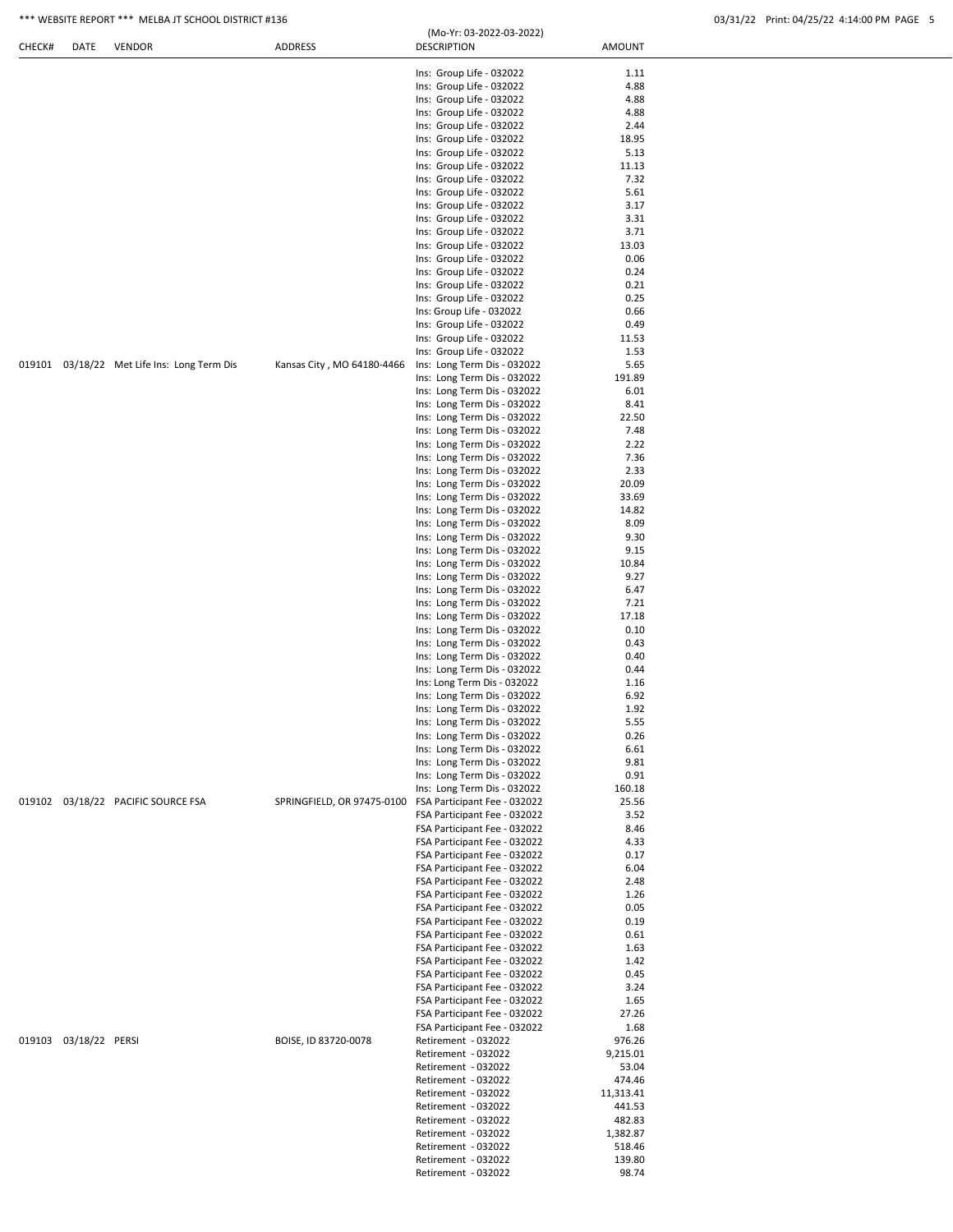| *** WEBSITE REPORT *** MELBA JT SCHOOL DISTRICT #136 | 03/31/22    Print: 04/25/22    4:14:01 PM PAGE |
|------------------------------------------------------|------------------------------------------------|
|                                                      |                                                |

|        |      |                                            |                        | (Mo-Yr: 03-2022-03-2022)                                       |                     |  |
|--------|------|--------------------------------------------|------------------------|----------------------------------------------------------------|---------------------|--|
| CHECK# | DATE | <b>VENDOR</b>                              | ADDRESS                | <b>DESCRIPTION</b>                                             | <b>AMOUNT</b>       |  |
|        |      |                                            |                        | Retirement - 032022                                            | 201.83              |  |
|        |      |                                            |                        | Retirement - 032022                                            | 973.61              |  |
|        |      |                                            |                        | Retirement - 032022                                            | 179.74              |  |
|        |      |                                            |                        | Retirement - 032022                                            | 2,185.64            |  |
|        |      |                                            |                        | Retirement - 032022                                            | 858.96              |  |
|        |      |                                            |                        | Retirement - 032022<br>Retirement - 032022                     | 472.75<br>324.35    |  |
|        |      |                                            |                        | Retirement - 032022                                            | 524.62              |  |
|        |      |                                            |                        | Retirement - 032022                                            | 606.28              |  |
|        |      |                                            |                        | Retirement - 032022                                            | 442.85              |  |
|        |      |                                            |                        | Retirement - 032022                                            | 20.26               |  |
|        |      |                                            |                        | Retirement - 032022                                            | 233.80              |  |
|        |      |                                            |                        | Retirement - 032022<br>Retirement - 032022                     | 371.40<br>890.08    |  |
|        |      |                                            |                        | Retirement - 032022                                            | 5.97                |  |
|        |      |                                            |                        | Retirement - 032022                                            | 27.09               |  |
|        |      |                                            |                        | Retirement - 032022                                            | 28.51               |  |
|        |      |                                            |                        | Retirement - 032022                                            | 27.09               |  |
|        |      |                                            |                        | Retirment - 032022<br>Retirement - 032022                      | 75.32<br>66.61      |  |
|        |      |                                            |                        | Retirement - 032022                                            | 566.77              |  |
|        |      |                                            |                        | Retirement - 032022                                            | 81.11               |  |
|        |      |                                            |                        | Retirement - 032022                                            | 152.62              |  |
|        |      |                                            |                        | Retirement - 032022                                            | 204.02              |  |
|        |      |                                            |                        | Retirement - 032022                                            | 84.00               |  |
|        |      |                                            |                        | Retirement - 032022<br>Retirement - 032022                     | 536.38<br>684.73    |  |
|        |      | 019104 03/18/22 PACIFIC SOURCE Medical Ins | SEATTLE, WA 98124-5123 | Ins: Medical - 032022                                          | 505.27              |  |
|        |      |                                            |                        | Ins: Medical - 032022                                          | 1,095.97            |  |
|        |      |                                            |                        | Ins: Medical - 032022                                          | 721.28              |  |
|        |      |                                            |                        | Ins: Medical - 032022                                          | 721.27              |  |
|        |      |                                            |                        | Ins: Medical - 032022                                          | 806.65              |  |
|        |      |                                            |                        | Ins: Medical - 032022<br>Ins: Medical - 032022                 | 365.45<br>1,284.09  |  |
|        |      |                                            |                        | Ins: Medical - 032022                                          | 5.66                |  |
|        |      |                                            |                        | Ins: Medical - 032022                                          | 23.60               |  |
|        |      |                                            |                        | Ins: Medical - 032022                                          | 20.80               |  |
|        |      |                                            |                        | Ins: Medical - 032022                                          | 23.98               |  |
|        |      |                                            |                        | Ins: Medical - 032022                                          | 65.29               |  |
|        |      |                                            |                        | Ins: Medical - 032022<br>Ins: Medical - 032022                 | 1,184.21<br>151.44  |  |
|        |      |                                            |                        | Ins: Medical - 032022                                          | 653.50              |  |
|        |      |                                            |                        | Ins: Medical - 032022                                          | 33.66               |  |
|        |      |                                            |                        | Ins: Medical - 032022                                          | 827.43              |  |
|        |      |                                            |                        | Ins: Medical - 032022                                          | 595.00              |  |
|        |      |                                            |                        | Ins: Medical - 032022<br>Ins: Medical - 032022                 | 10,791.08<br>375.83 |  |
|        |      |                                            |                        | Ins: Medical - 032022                                          | 480.85              |  |
|        |      |                                            |                        | Ins: Medical - 032022                                          | 1,384.41            |  |
|        |      |                                            |                        | Ins: Medical - 032022                                          | 462.65              |  |
|        |      |                                            |                        | Ins: Medical - 032022                                          | 109.58              |  |
|        |      |                                            |                        | Ins: Medical - 032022<br>Ins: Medical - 032022                 | 480.85              |  |
|        |      |                                            |                        | Ins: Medical - 032022                                          | 480.85<br>721.28    |  |
|        |      |                                            |                        | Ins: Medical - 032022                                          | 826.47              |  |
|        |      |                                            |                        | Ins: Medical - 032022                                          | 1,867.48            |  |
|        |      |                                            |                        | Ins: Medical - 032022                                          | 961.70              |  |
|        |      |                                            |                        | Ins: Medical - 032022                                          | 9,299.58            |  |
|        |      | 019105 03/18/22 MSD PAYROLL TAXES          |                        | Ins: Medical - 032022<br>Employer Payroll Tax - 032022         | 179.14<br>552.47    |  |
|        |      |                                            |                        | Employer Payroll Tax - 032022                                  | 17.06               |  |
|        |      |                                            |                        | Employer Payroll Tax - 032022                                  | 16.50               |  |
|        |      |                                            |                        | Employer Payroll Tax - 032022                                  | 7.90                |  |
|        |      |                                            |                        | Employer Payroll Tax - 032022                                  | 41.98               |  |
|        |      |                                            |                        | Employer Payroll Tax - 032022<br>Employer Payroll Tax - 032022 | 341.08<br>140.84    |  |
|        |      |                                            |                        | Employer Payroll Tax - 032022                                  | 519.47              |  |
|        |      |                                            |                        | Employer Payroll Tax - 032022                                  | 0.27                |  |
|        |      |                                            |                        | Employer Payroll Tax - 032022                                  | 121.04              |  |
|        |      |                                            |                        | Employer Payroll Tax - 032022                                  | 292.47              |  |
|        |      |                                            |                        | Employer Payroll Tax - 032022                                  | 251.99              |  |
|        |      |                                            |                        | Employer Payroll Tax - 032022<br>Employer Payroll Tax - 032022 | 259.29<br>6,971.35  |  |
|        |      |                                            |                        | Employer Payroll Tax - 032022                                  | 840.95              |  |
|        |      |                                            |                        | Employer Payroll Tax - 032022                                  | 88.24               |  |
|        |      |                                            |                        | Employer Payroll Tax - 032022                                  | 58.48               |  |
|        |      |                                            |                        | Employer Payroll Tax - 032022                                  | 6.94                |  |
|        |      |                                            |                        | Employer Payroll Tax - 032022<br>Employer Payroll Tax - 032022 | 702.97<br>12.98     |  |
|        |      |                                            |                        | Employer Payroll Tax - 032022                                  | 232.28              |  |
|        |      |                                            |                        | Employer Payroll Tax - 032022                                  | 3.68                |  |
|        |      |                                            |                        | Employer Payroll Tax - 032022                                  | 16.74               |  |
|        |      |                                            |                        | Employer Payroll Tax - 032022                                  | 33.82               |  |
|        |      |                                            |                        | Employer Payroll Tax - 032022                                  | 51.93               |  |